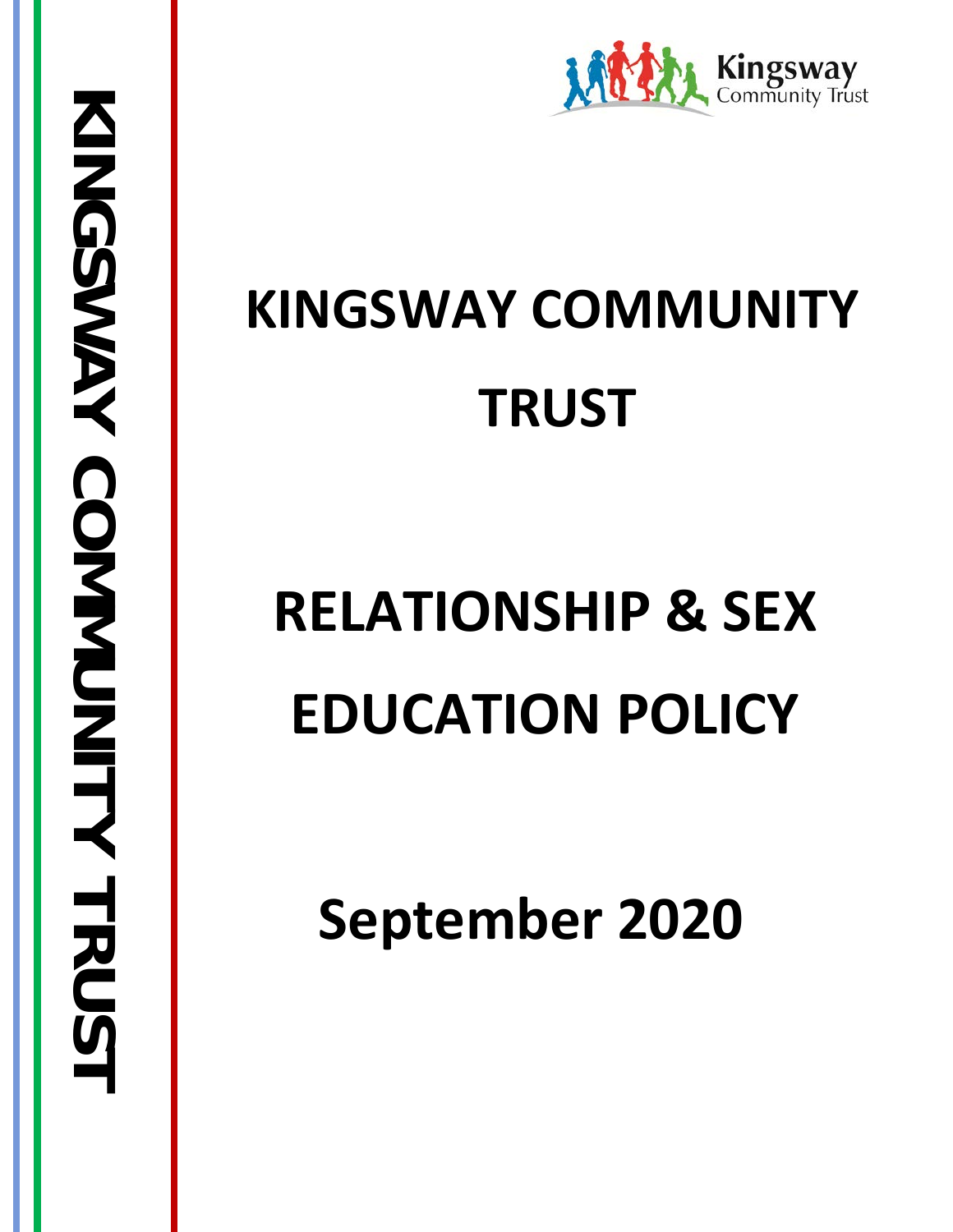# **Relationship & Sex Education Policy Date: September 2020 Review Date: Autumn 2025**

This policy and practice has been written following consultation with parents, teachers, governors and community groups.

# **1. Introduction**

# **1.1 Context**

Relationship & Sex Education (RSE) will reflect the values of the PSHE. RSE will be taught in thpopue context of relationships. In addition RSE will promote self esteem and emotional health and well-being and help them form and maintain worthwhile and satisfying relationships, based on respect for themselves and for others, at home, school, work and in the community. Relationship & Sex Education at Kingsway Community Trust is an important aspect of the Personal, Social and Health Education Programme.

# **1.2 Setting**

All schools in the Trust are situated within the Burnage/Withington/Levenshulme area. They are mixed age schools with Green End and Ladybarn having Nursery to year 6, Cringle Brook having Reception to Year 6 classes. Green End and Ladybarn share a local governing body whilst Cringle Brook hasits own Local Governing Body. The Trust as a whole are governed by a Trust Board.

All schools are multi cultural with a range of family backgrounds, with a high percentage of EAL children.Special educational needs are above average, as is the level of deprivation. All schools are part of Manchester Healthy Schools.

# **2. Legal/ National Requirements**

#### **2.1 National Curriculum Science – Sex Education (statutory)**

The formal RSE elements of the National Curriculum Science Orders across all key stages are mandatory for all pupils of primary and secondary age and cover the biological aspects of RSE (see section 7. Implementation)

Department for Education statutory guidance states that all primary schools must deliver relationship education. The parental right to withdraw from sex education remains in primary for aspects of sex education which are not part of the science curriculum.

#### **2.1.1 Right to Withdraw – Sex Education Lessons only**

Parents can only withdraw their child from sex education lessons. This would need to be done in consultation with the Executive Headteacher and the formal request put in writing.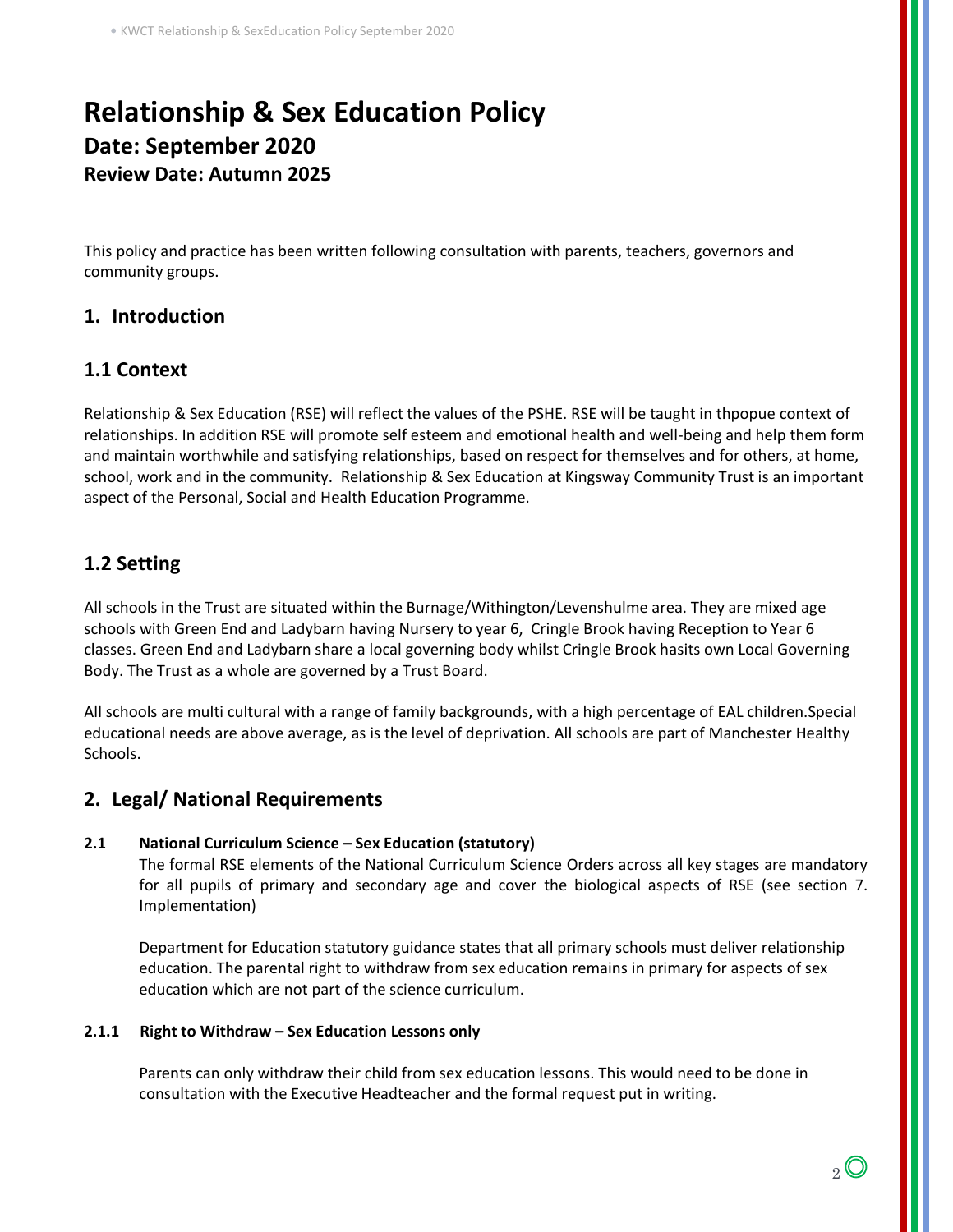- **2.2** By the time the children leave primary school, relationships education should prepare them to:
	- Understand the characteristics of a healthy relationship and recognise what makes a good friend, a good colleague, a successful, committed relationship.
	- Understand how to treat each other with kindness and respect and to value honesty and truthfulness.
	- Understand that families take on many forms and to be sensitive about the families of those around them.
	- Recognise unacceptable behaviours in relationships and have the confidence and self-esteem to value themselves and manage the situation.
	- Report and recognise emotional, physical and sexual abuse.

#### **2.3 Under the 2019 Relationshops Education, Relationships and Sex Education (RSE) and Health Education staturoty guidance all schools need to produce their RSE provision.**

[https://assets.publishing.service.gov.uk/government/uploads/system/uploads/attachment\\_data/file/80](https://assets.publishing.service.gov.uk/government/uploads/system/uploads/attachment_data/file/805781/Relationships_Education__Relationships_and_Sex_Education__RSE__and_Health_Education.pdf) 5781/Relationships Education Relationships and Sex Education RSE and Health Education.pdf

The Secretary of State's guidance on RSE (DfE 2000) states that a policy must:

- Define relationships and sex education
- Describe how a relationship and sex education is provided and who is responsible for providint it
- Say how relationship and sex education is monitored and evaluated
- Include information about parents' right to withdrawal; and
- Be reviewed regularly

Under the Equality Act 2010, it is unlawful for any education provider, including a private or independent provider, to discriminate between pupils on grounds of:-

- [Age](https://www.equalityhumanrights.com/en/equality-act/protected-characteristics#age)
- [Disability](https://www.equalityhumanrights.com/en/equality-act/protected-characteristics#disability)
- [Gender reassignment](https://www.equalityhumanrights.com/en/equality-act/protected-characteristics#reassignment)
- [Marriage and civil](https://www.equalityhumanrights.com/en/equality-act/protected-characteristics#marriage) partnership
- [Pregnancy and maternity](https://www.equalityhumanrights.com/en/equality-act/protected-characteristics#pregmat)
- [Race](https://www.equalityhumanrights.com/en/equality-act/protected-characteristics#race)
- [Religion or belief](https://www.equalityhumanrights.com/en/equality-act/protected-characteristics#rob)
- [Sex](https://www.equalityhumanrights.com/en/equality-act/protected-characteristics#sex)
- [Sexual orientation](https://www.equalityhumanrights.com/en/equality-act/protected-characteristics#lgb)

#### **2.4 Section 28**

All schools and teachers must deal openly and honestly with issues related to homophobic bullying and sexual orientation, e.g. lesbian and gay sexuality.

#### **2.5 OFSTED**

In December 2013 Ofsted updated its supplementary subject specific guidance and grade descriptors for PSHE education which states:

"The imaginative and stimulating PSHE education curriculum is skillfully designed, taking into account local health and social data and the full range of pupils needs, interests and aspirations. The programme ensures highly effective continuity and progression in pupils' learning across the key stages.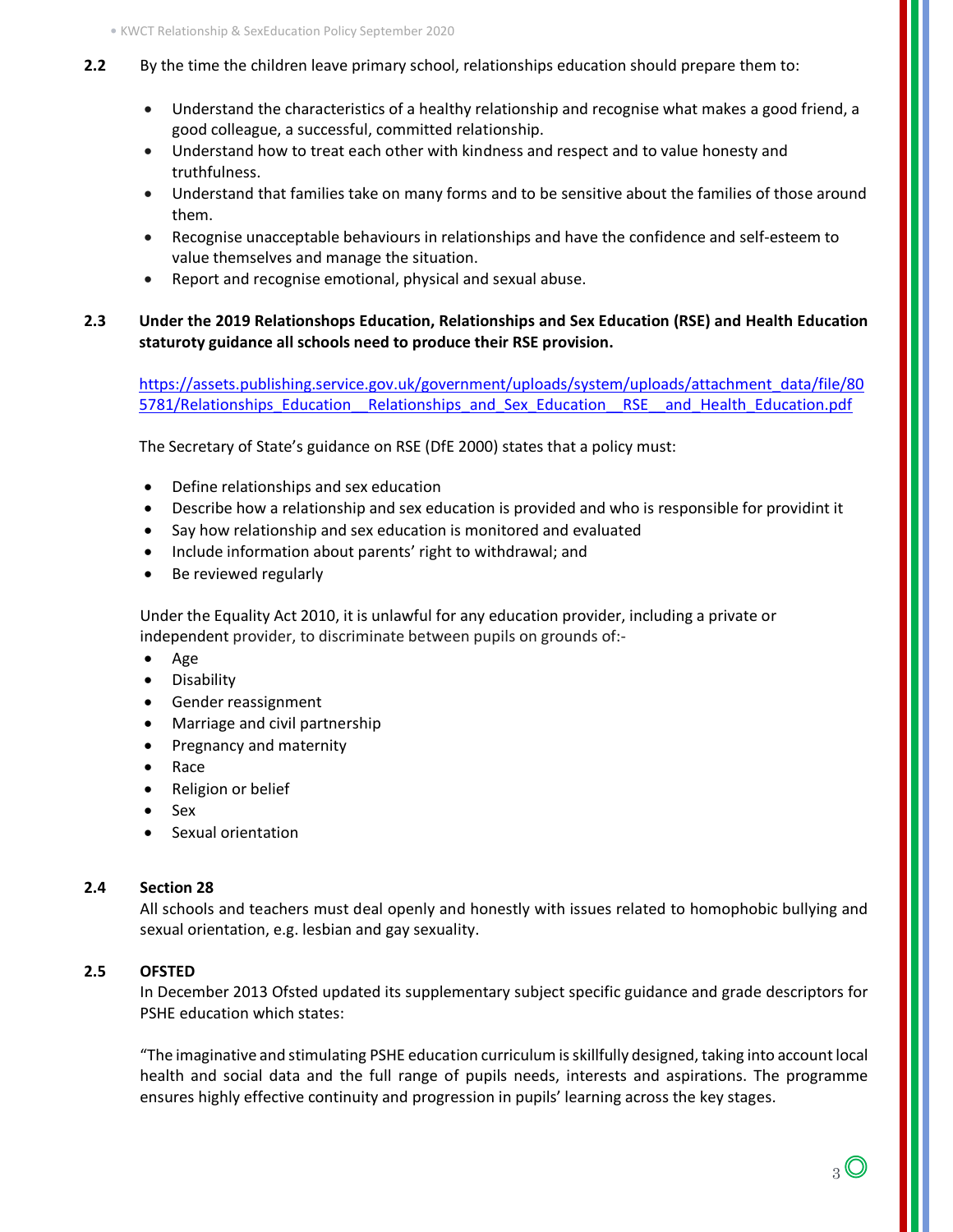The programme is explicit, comprehensive and coherent and the statutory elements of relationship and sex education (RSE) are fully met".

# **3. Ethos and Values**

At Kingsway Community Trust our ethos is to educate children in RSE, thus providing pupils with the knowledge and skills to enable them to make informed and responsible choices now and in the future taking into account their physical, moral and cultural development. We wish to create a climate where pupils and adults can talk honestly. Issues raised by children will be dealt with, taking into account the maturity of the child and the nature of the issue. We want to ensure there is a fair and equal balance in our teaching of RSE for both girls and boys and ensure that children with special educational needs are properly included.

In addition, RSE will promote children's self-esteem and emotional well-being and help them to form and maintain worthwhile and satisfying relationships, based on respect for themselves and for others, at home, school, work and in the community.

Every pupil should receive their full entitlement to RSE\* regardless of their gender, race, ethnicity, faith or sexual orientation (\* see 'right to withdraw' in Legal Requirements and Guidance)

# **4. Definition**

According to the Relationship and Sex Education Guidance, RSE is "lifelong learning about physical, moral and emotional development. It is about the understanding of the importance of marriage for family life, stable and loving relationships, respect, love and care."

# **5. Aim and Objectives**

Contributing to the foundation of PSHE, the Trust's RSE programme aims to inform children and young people about relationships, emotions, sex, sexuality and sexual health and should enable them to develop personal and social skills and a positive attitude to sexual health and well-being.

- To encourage children to become increasingly independent and, therefore, responsible for their own actions.
- To foster an awareness of the needs and views of others.
- To raise the children's self-esteem and help them develop a positive self image.
- To develop within the children respect for themselves and for others.
- To give the children knowledge in order that they cam make informed choices.
- To enable children to cope with the emotional and physical challenges of growing up.
- To develop the children understands of the importance of loving and happy relationships.
- To encourage the children to develop a healthy lifestyle.
- Provide information which is relevant and appropriate to the age and maturity of the pupils;
- Include the on-going development of communication and social skills
- Encourage the exploration and clarification of values and the development of positive attitudes.

# **6. Policy, Leadership and Management**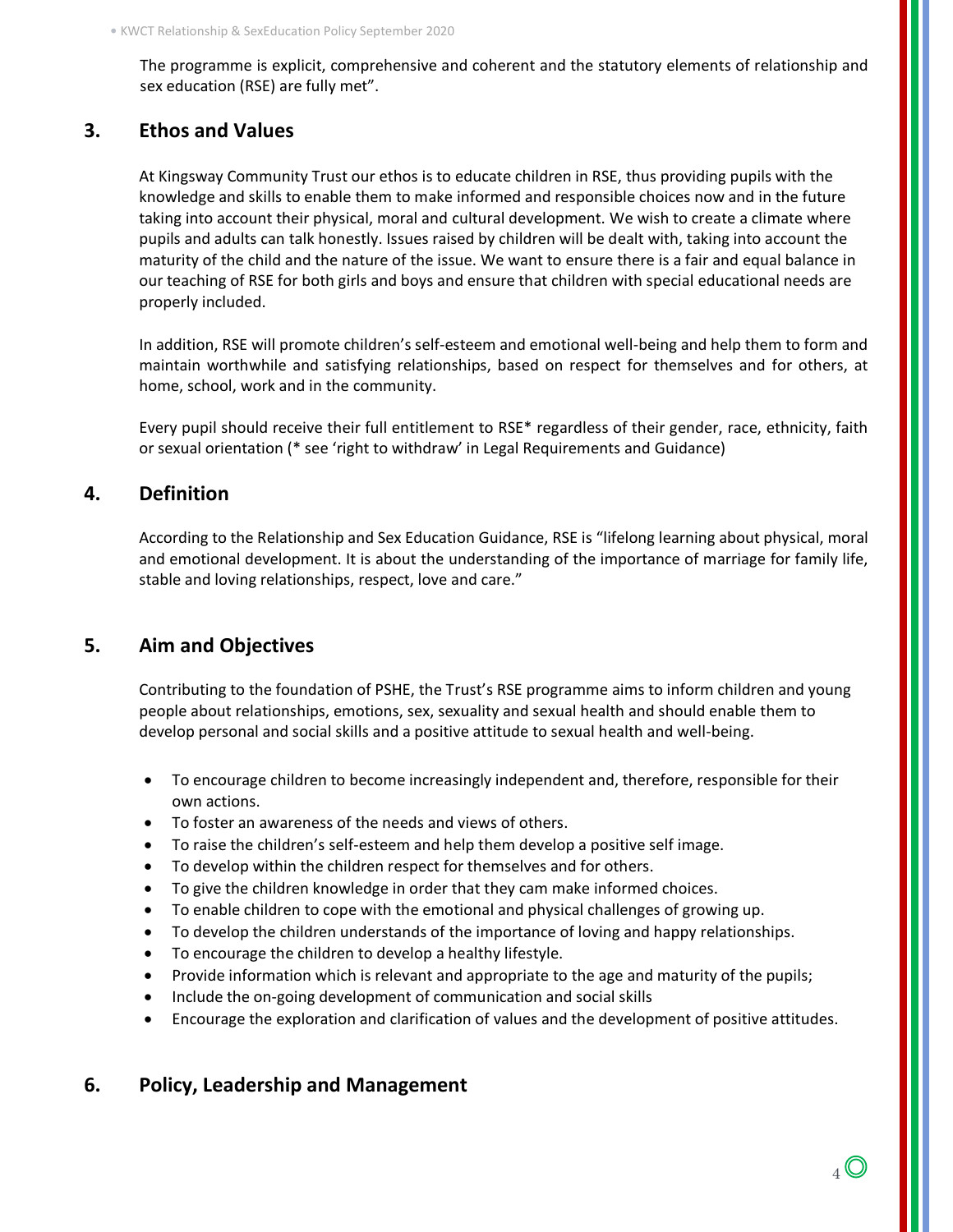All teachers are committed in the planning and teaching of RSE to support the implementation of this policy.

Trustees, in consultation with the Executive Head teacher, have a statutory responsibility for RSE in their school. The Local Governing bodies, together with the PSHE co-ordinator, are expected to involve parents, pupils, staff, health professionals and other agencies to ensure that the school's RSE programme addresses the needs of the pupils.

#### **7. Implementation**

#### **7.1 Curriculum**

We provide RSE through the teaching of PHSE units. These are from year 1 upwards – 4 lessons a year and in addition, relationships education is threaded through circle time, P4C and restorative work. Sex education is delivered from year 4 to 6, two lessons a year in the summer term.

#### **7.2 Organisation**

The PSHE coordinators are responsible for Relationship and Sex education across the school. Class teachers are expected to teach all lessons with support from medical professionals. Teachers needs to be aware of sensitive issues and questions that may arise through the teaching of RSE. Teachers will be supported appropriately by senior staff and the following guidance.

#### **7.2.1 Dealing with difficult questions**

Within the Trust, the following will be adhered to:

- Use specific ground rules for this work which will clarify boundaries for children/young people
- Clarify that personal questions should not be asked, use of ASK IT BASKET or provision for children to ask the teacher verbally on an individual basis after the lesson.
- If a teacher doesn't know the answer, this should be acknowledged.
- If a question is too explicit, is age inappropriate for the pupil or the whole class, then it should be acknowledged with a promise to attend to it later on an individual basis.
- If a question is raised that alerts a member of staff that a pupil is at risk of sexual abuse, then the school's Child Protection Procedures should be followed.
- Clarify that pupils should not give out personal information in class but could speak to someone they trust after the lesson, e.g. school nurse, teacher, learning mentor.

#### **7.2.2 Teaching Methods**

All teaching methods are clearly described in the lesson plans which staff use across the Trust. Pupils with SEND needs will have their access supported in accordance to their individual learning plan and advice from professionals. Some of the puberty lessons in years 4 to 6 will be taught in single sex classes. All staff will use the resources that have been approved by parents within the consultation.

#### **7.2.3 Confidentiality**

Pupils in all PSHE lessons should follow set ground rules. Pupils should be encouraged to talk about things that are worrying them. However, they must know that teachers cannot promise unconditional confidentiality if child protection or safeguarding issues are flagged. School can signpost pupils to relevant support/services.

#### **7.2.4 Language and Terminology**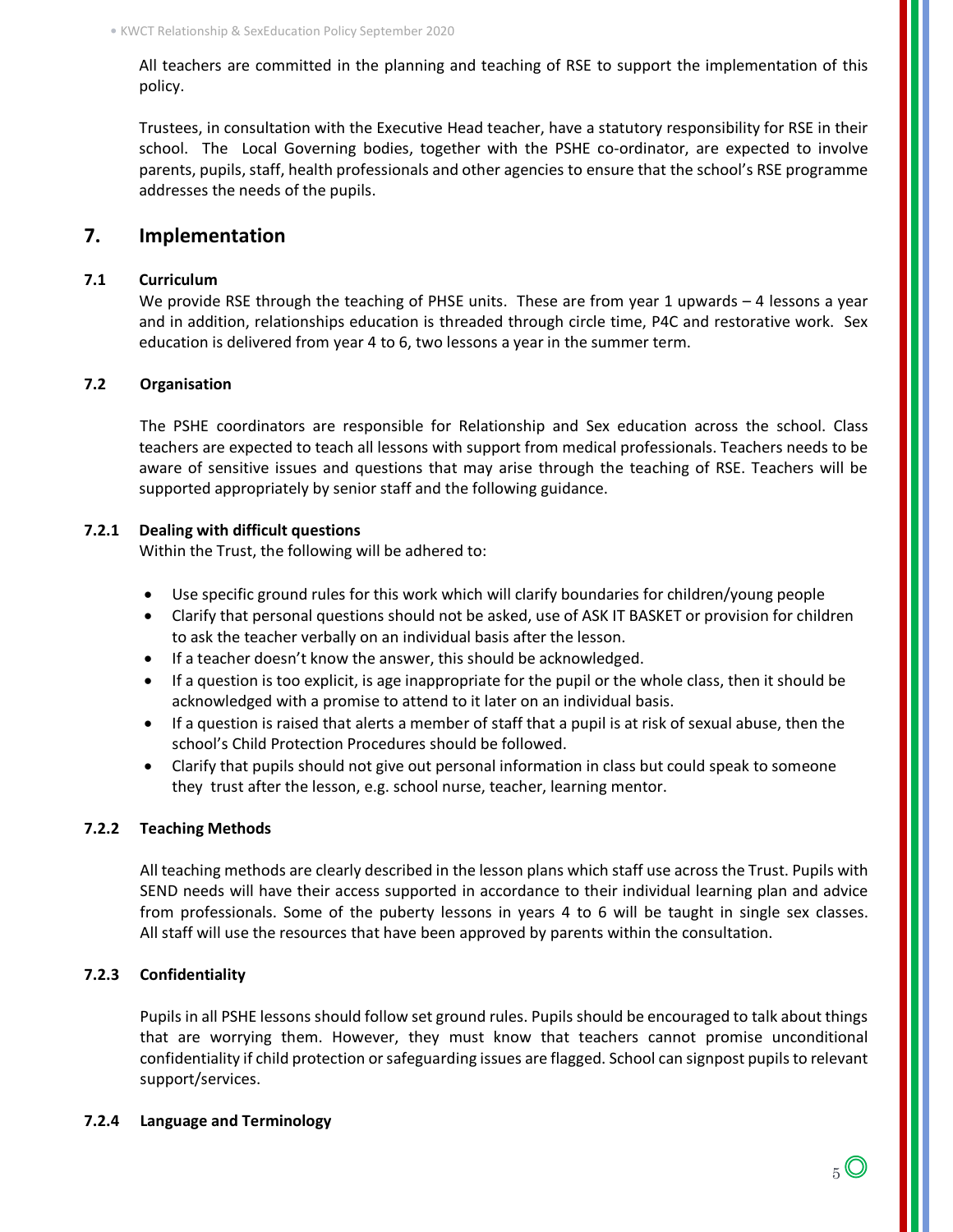RSE plays an important role in equipping young people with the correct terminology so they can safeguard themselves. Good vocabulary around RSE will assist them in talking comfortably, respectfully and accurately about growing up, the human body, and sex and relationships. Staff must model correct vocabulary. The ability to use the correct medical terms for genitalia and other parts of the body is a key skill for young people. It helps them describe abusive behaviors and gives them confidence when seeking medical help.

#### **7.3 External Visitors**

Health professionals who are involved in delivering programmes are expected to work within the Trusts' Relationship & Sex Education Policy and Safeguarding policy and under the instruction of the Executive Headteacher, however when they are in their professional role such as the school nurse in consultation with an individual pupil they should follow their own professional codes of conduct.The NSPCC charity also supports the school through assemblies and workshops on keeping safe.

Visitors must stick to the planned RSE lesson and adhere to the policies within this document.

# **8. Monitoring, Assessing and Reviewing**

The application of this policy is monitored by the Executive Headteacher. To ensure that the policy is adhered to and is effective, it will be monitored, reviewed and evaluated regularly. A system is in place to ensure amendments to policies and processes take place in light of reviews and evaluations.

At every review, the policy will be shared with the Local Governing Bodies and approved by The Trust Board.

Under the Equality Act 2010 we have a duty not to discriminate against people on the basis of their age, disability, gender, gender identity, pregnancy or maternity, race, religion or belief and sexual orientation.

This policy has been equality impact assessed and we believe that it is in line with the Equality Act 2010 as it is fair, it does not prioritise or disadvantage any pupil and it helps to promote equality at this school.

The Governing Body will ensure, that in the cycle of policy reviews, that policies and practices are scrutinised to identify the effects they have on individuals or groups of people in relation to equality.

# **9. Relationship with other policies and practices**

#### **9.1 PSHE**

Relationship and Sex Education sits within of the PSHE curriculum and as such should be planned, delivered, co-ordinated, assessed and monitored in line with the Trust's PSHE Policy.

#### **9.2 Anti-bullying**

This should be linked to the school's broader policy on anti-bullying.

#### **9.3 Child Protection**

If any disclosure occurs during a RSE lesson or concerns are raised, teachers will follow the school's procedure for Child Protection. Staff can find additional guidance in KCSIE 2019 V